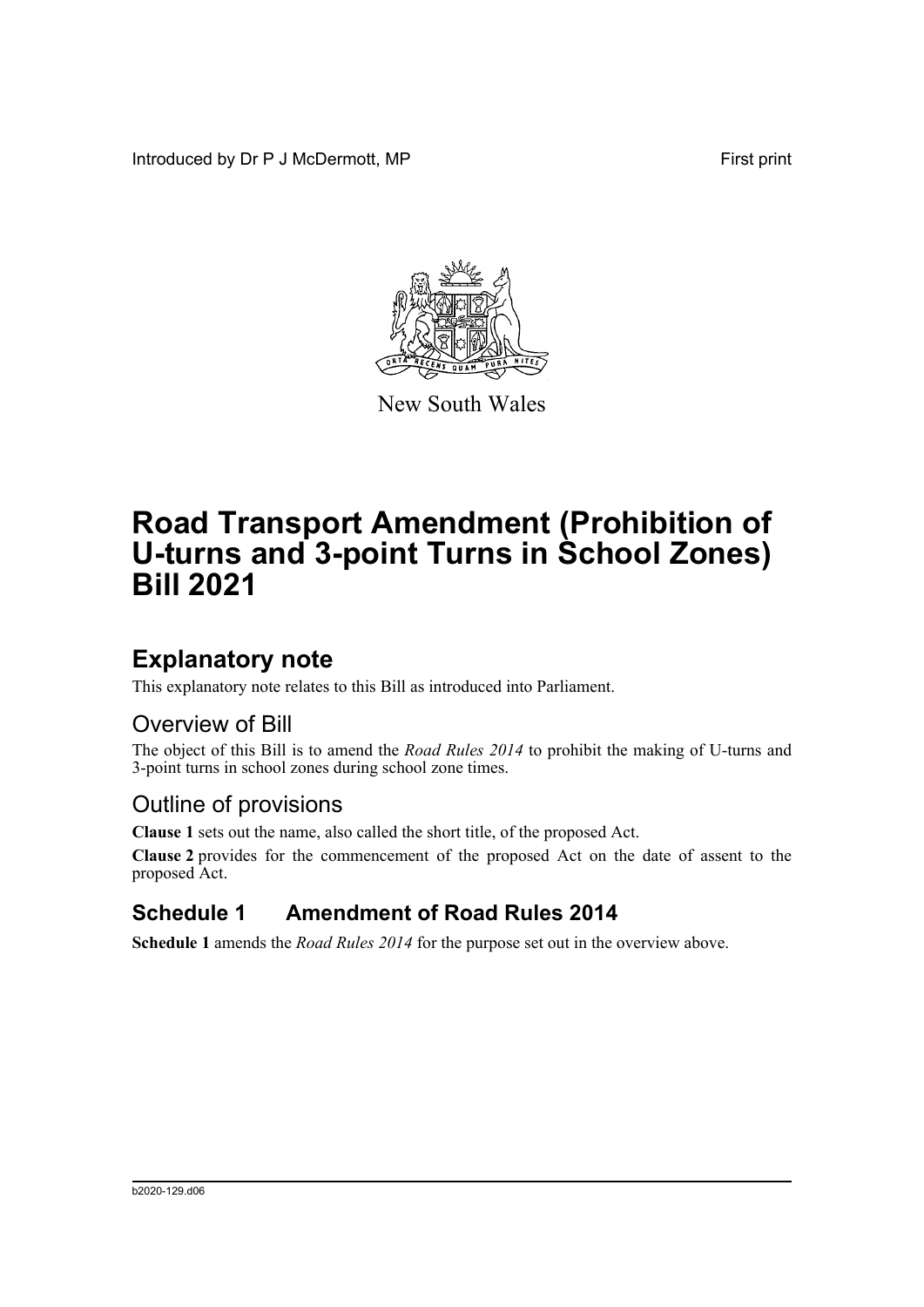Introduced by Dr P J McDermott, MP First print



New South Wales

## **Road Transport Amendment (Prohibition of U-turns and 3-point Turns in School Zones) Bill 2021**

## **Contents**

|            |   |                                     | Page |
|------------|---|-------------------------------------|------|
|            | 1 | Name of Act                         |      |
|            |   | 2 Commencement                      |      |
| Schedule 1 |   | <b>Amendment of Road Rules 2014</b> |      |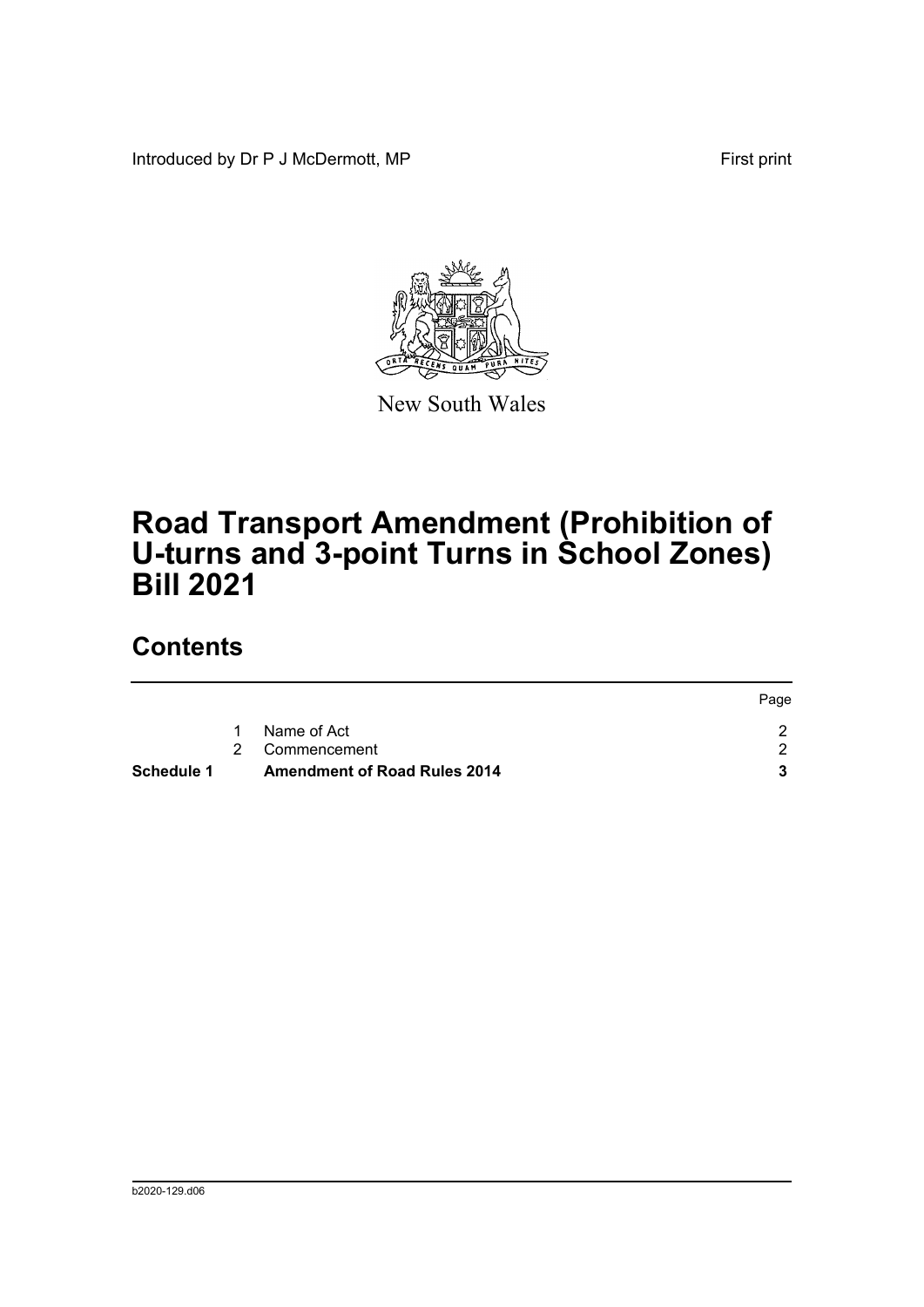

New South Wales

## **Road Transport Amendment (Prohibition of U-turns and 3-point Turns in School Zones) Bill 2021**

No , 2021

#### **A Bill for**

An Act to amend the *Road Rules 2014* to prohibit the making of U-turns and 3-point turns in school zones during school zone times.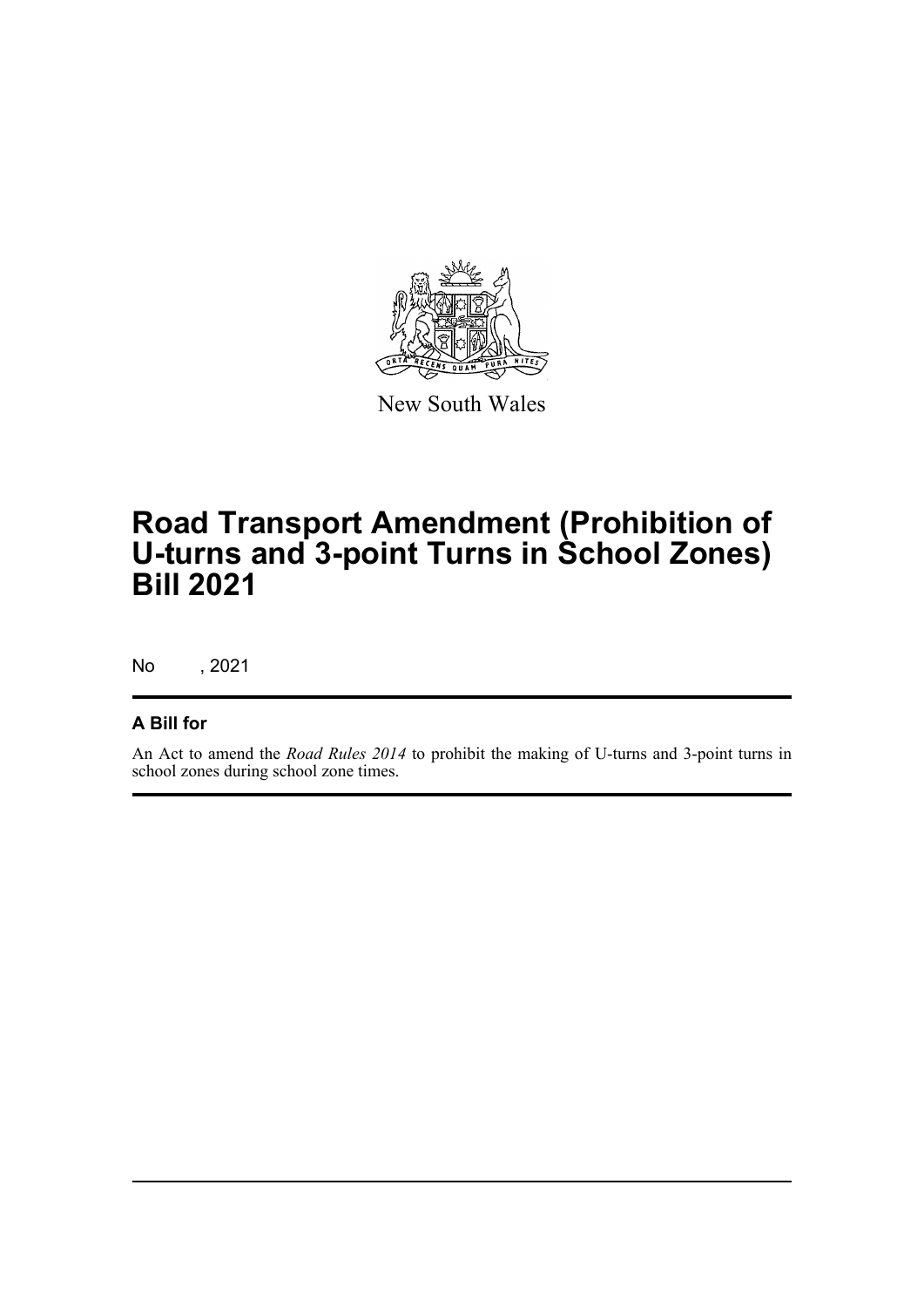Road Transport Amendment (Prohibition of U-turns and 3-point Turns in School Zones) Bill 2021 [NSW]

<span id="page-3-1"></span><span id="page-3-0"></span>

| The Legislature of New South Wales enacts—                                                                       |        |
|------------------------------------------------------------------------------------------------------------------|--------|
| Name of Act                                                                                                      | 2      |
| This Act is the Road Transport Amendment (Prohibition of U-turns and 3-point<br>Turns in School Zones) Act 2021. | 3<br>4 |
| <b>Commencement</b>                                                                                              | 5      |
| This Act commences on the date of assent to this Act.                                                            | 6      |
|                                                                                                                  |        |